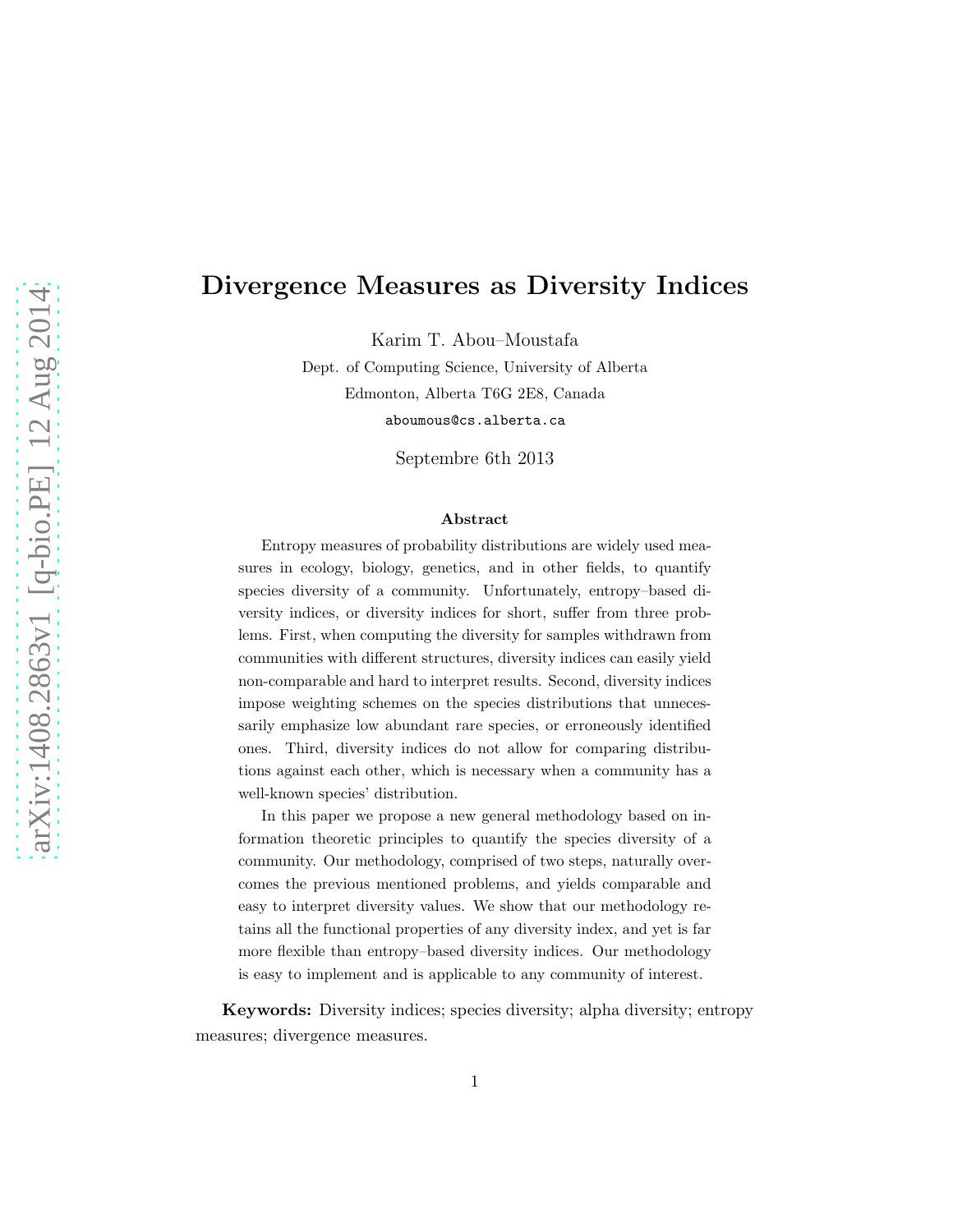### <span id="page-1-0"></span>1 Introduction

Let  $\mathcal C$  be a community of living organisms where each member of this community (called an individual) has the label of a species. Let  $s$  be the number of different species (or individual categories) in  $\mathcal{C}$ , where the species are labelled from 1 to s. Denote the probabilities of species discovery, or relative abundance, by  $\boldsymbol{\pi} = [\pi_1, \pi_2, \dots, \pi_s]^\top$ , where  $\sum_{j=1}^s \pi_j = 1$ , and  $\pi_j \geq 0$ . Suppose a random sample of m individuals is taken from C and each individual is correctly classified according to its species identity. If  $x_j$ is the number of individuals of the jth species observed in the sample, then  $\mathbf{x} = [x_1, x_2, \dots, x_s]^\top$ , where  $\sum_{j=1}^s x_j = m$ , is a multinomial distribution  $\mathcal M$ with parameters  $(m, \pi)$ ; or  $\mathbf{x} \sim \mathcal{M}(\pi)$  for short.

The diversity of community  $\mathcal C$  is a key concept in ecological studies. The main difficulty in measuring the (self) diversity of a community (or  $\alpha$ –diversity) is compressing the complexity of a distribution, with a multidimensional representation of species relative abundance, into a single scalar statistic [\(Li et al.](#page-18-0), [2012](#page-18-0)). In its simplest definition, a diversity index is a function of two properties that characterize the species in  $\mathcal{C}:$  (*i*) the number of species present in the community (species richness or abundance), and  $(ii)$  the evenness with which the individuals are distributed among these species (species *relative evenness* or *equitability*). If s is the number of species in  $\mathcal{C}$ , then the diversity is higher whenever s is increasing, and/or  $\mathcal{M}(\pi)$  approaches the uniform distribution  $\mathcal{U}$ ; i.e.,  $\pi_i \approx \pi_j$  for  $1 \leq i, j \leq s$ and  $i \neq j$ .

The previous verbal definition of diversity, although based on "ecological" concepts, naturally coincides with the definition of entropy in information theory [\(Shannon, 1948\)](#page-19-0). Indeed, plant, animal, and microbial ecologists have heavily relied on entropy measures as diversity indices. Further, each research community has proposed its own variants of diversity measures, each exhibiting different sensitivity to one of the aspects characterizing the community (richness, evenness, etc.). Despite the plethora of these diversity indices, the ubiquitous Shannon (or Shannon–Wiener) entropy [\(Shannon,](#page-19-0)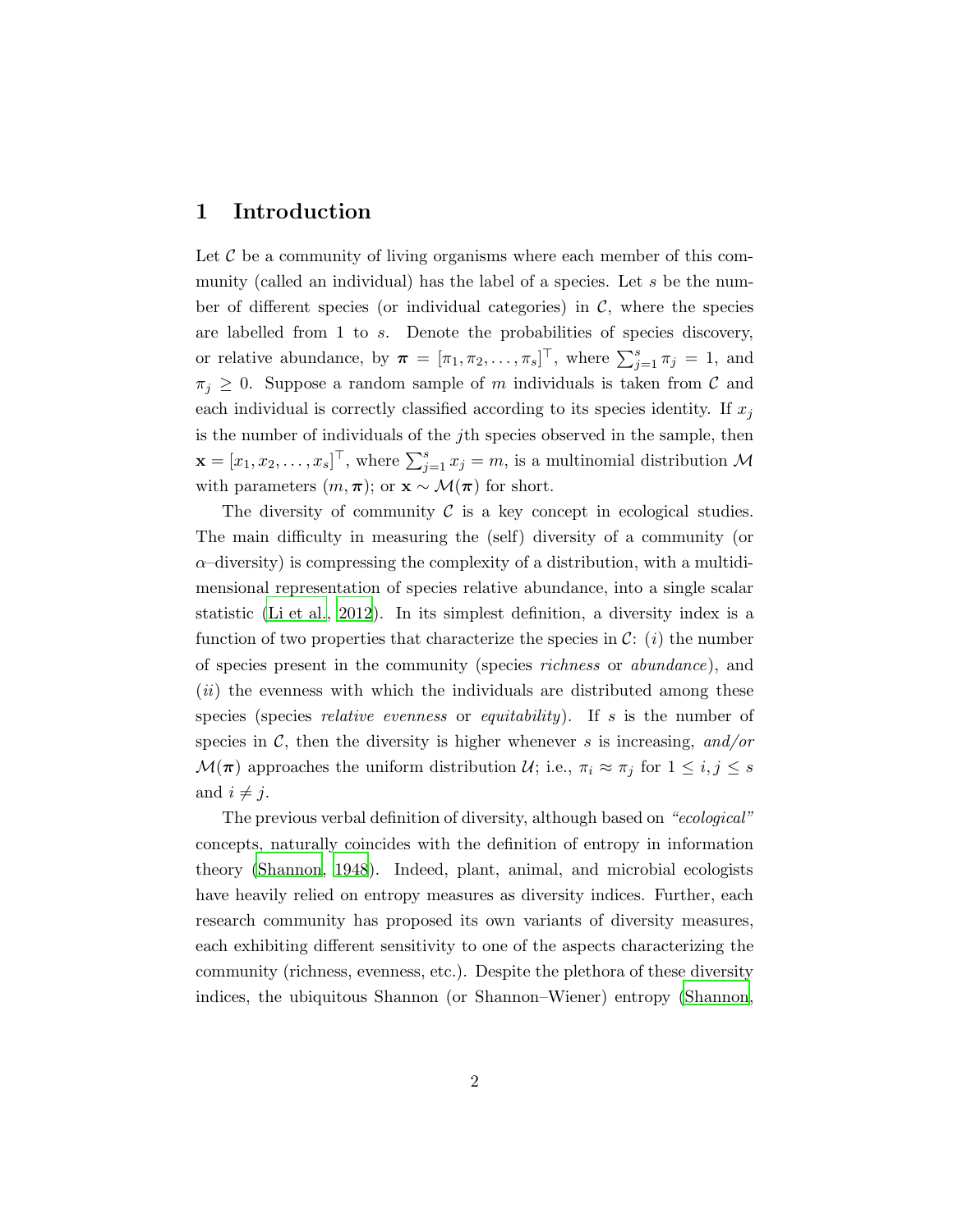<span id="page-2-2"></span>

Figure 1: In this example, and using Equation [\(1\)](#page-2-0), the entropies for samples  $x_1$  and  $x_2$  are: 1.52 and 1.96, respectively. Although it is possible to conclude that  $x_2$  is more diverse than  $x_1$ , one should note that these two samples are not comparable since the common species between both samples are only 'b', 'c', and 'd' but not 'a' nor 'e'.

[1948](#page-19-0)) seems to be the index of choice for various ecology researchers<sup>[1](#page-2-1)</sup>. A widely used estimator for Shannon's entropy  $H$  is the maximum likelihood estimate (MLE) given by:

<span id="page-2-0"></span>
$$
\widehat{H} = -\sum_{j=1}^{s} \widehat{\pi}_j \log_2(\widehat{\pi}_j) = -\sum_{j=1}^{s} \frac{x_j}{m} \log_2(\frac{x_j}{m}), \tag{1}
$$

where  $\hat{\pi}_j$  is the MLE of  $\pi_j$ . Note that H, like any other entropy measure, is a function defined on the space of distribution functions satisfying some postulates:  $(i)$  non negativity,  $(ii)$  attains a maximum for the uniform distribution, and  $(iii)$  has a minimum when the distribution is degenerate. Thus a measure of entropy is in fact, an index of similarity of a distribution function with the uniform distribution  $\mathcal{U}$ .

In this paper, we consider three general problems of entropy–based diversity measures, exemplified by Shannon's entropy, when used to compare the diversity between two or more communities. Note that the following discussion is not restricted to any particular type of communities.

The first problem that affects the comparison of multiple communities is due to the convex weight  $\hat{\pi}_j$  assigned to the log term in Equation [\(1\)](#page-2-0), thereby assigning a larger weight per individual to rare than common species. Such a weighting scheme will increase the influence of rare species while decrease the influence of common species, thereby creating a balance between rare and common species. While such a weighting scheme might be useful in some

<span id="page-2-1"></span> $1$ Other diversity indices will be discussed in the following sections.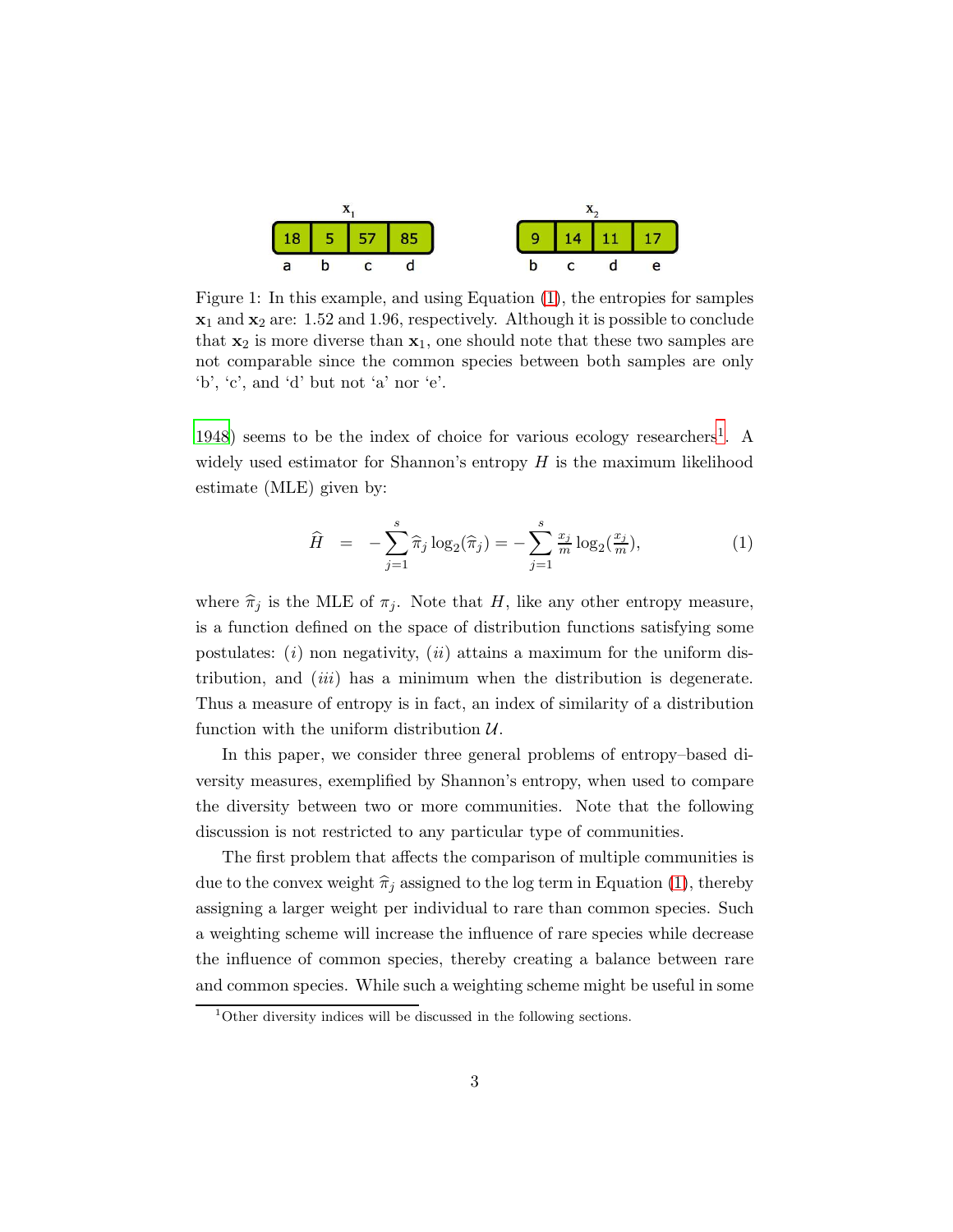cases, we argue whether it is always desirable. For instance, if some of the rare species are not the usual habitants of a community, i.e., noisy samples, or some individuals were not correctly classified to their true species identity, then  $H$  will unnecessarily emphasize the importance of such samples. More importantly, the reader should note that this weighting scheme alters the true distribution of the species. Thus, it would be desirable to have the flexibility of computing the diversity of  $\mathcal C$  without relying on such weights.

The second problem arises when comparing two or more values of the Shannon index. That is, when comparing the diversity of two samples, and each collected from a different community, if the two samples do not contain the same species categories and all their relative abundances are non–zeros, Shannon's entropy will be a misleading index of the diversity of both communities. The reason for that is that Shannon's entropy positively correlates with species richness (the number of species categories) and evenness. To see this, consider the example depicted in Figure [\(1\)](#page-2-2). In this example,  $x_1$  and  $x_2$ are two samples withdrawn from communities  $C_1$  and  $C_2$ , respectively. Using Equation [\(1\)](#page-2-0), the entropies for  $x_1$  and  $x_2$  are 1.52 and 1.96, respectively. Although, at first glance, it is possible to conclude that  $\mathcal{C}_2$  is more diverse than  $C_1$ , one should note that these two values are not comparable since the common species between both samples are only 'b', 'c', and 'd' but not 'a' nor 'e'. In fact, it is enough to have one different species in both samples to render the values not comparable. Note that the value of  $H$  in the examples above will be more perplexing if the number of species in both samples are not equal, and the situation becomes worse when there are tens or hundreds of samples to compare, each with hundreds or thousands of species.

The third problem is due to the definition of entropy itself which turns to limit the scope of diversity. First, based on the definition of entropy, note that computing the diversity of  $\mathcal C$  is equivalent to measuring the similarity between the distribution of species in  $\mathcal C$  and the uniform distribution U over the same set of species. Second, note also that  $U$  has the highest entropy (or diversity) among all other possible distributions defined over the s species of C. These two remarks imply that  $\mathcal{U}$  is the ultimate reference distribution for comparisons for any community  $\mathcal C$ . However, in nature sur-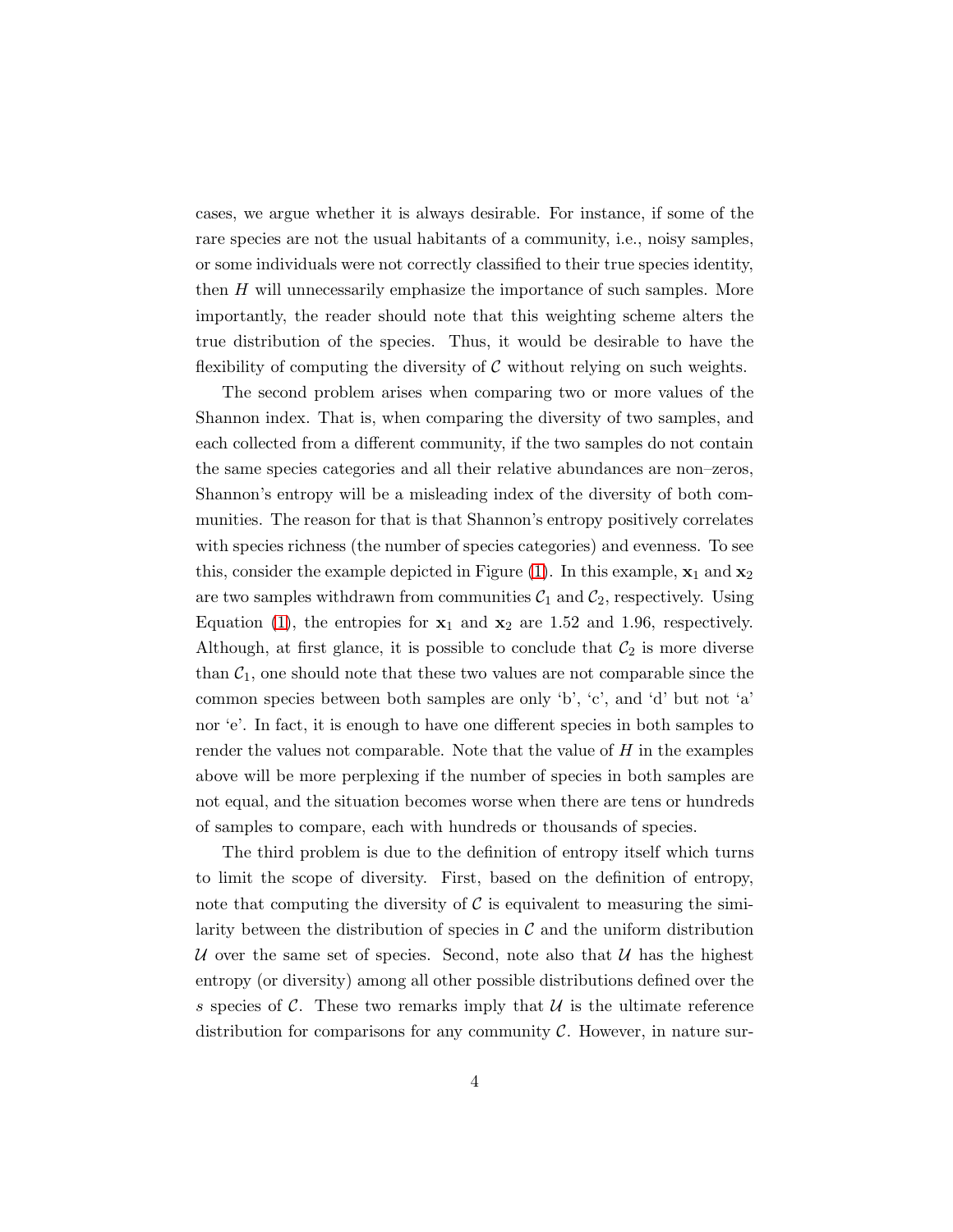<span id="page-4-0"></span>

<span id="page-4-1"></span>Figure 2: (a) The first step of our proposed approach creates a set of species that is the union of all species from  $x_1$  and  $x_2$ . Then,  $x_1$  and  $x_2$  are represented using the unified set of species. Note that this will introduce zero counts in the new representation. Since  $0 \log 0 = 0$ , using Shannon's entropy for the new  $x_1$  and  $x_2$  will be identical to the situation in Figure [\(1\)](#page-2-2). However, using the divergence naturally overcomes this problem. (b) Samples  $x_1$  and  $x_2$  are represented using their distributions (or relative normalized abundances), and  $\mathcal U$  is the uniform distribution over the unified set of species. Here we have used  $\mathcal U$  as the reference distribution to illustrate the main idea. In the second step, the proposed framework measures the diversity of  $x_1$  and  $x_2$  as the divergence between  $x_1$  and  $\mathcal{U}$ , and between  $x_2$ and  $U$ , respectively.

rounding us, it is less probable that a community of any living species can have such a uniform distribution. It is more reasonable to believe that each community will have a latent distribution  $\mathcal{M}(\pi^*)$  that is not necessarily uniform. Biologists, after a fair amount of research, may provide a reasonable estimate or a model  $\mathcal{M}(\hat{\pi}^*)$  for the latent distribution, which makes it the new reference distribution for a given type of communities instead of  $U$ . For instance, in macroecology and community ecology, this is know as the occupancy frequency distribution (OFD) and there has been many advances in that regard since it was first introduced by Raunkiær in 1918 [\(McGeoch and Gaston, 2002;](#page-18-1) [Hui et al.](#page-18-2), [2010\)](#page-18-2). In such cases, using  $\mathcal{M}(\widehat{\boldsymbol{\pi}}^*)$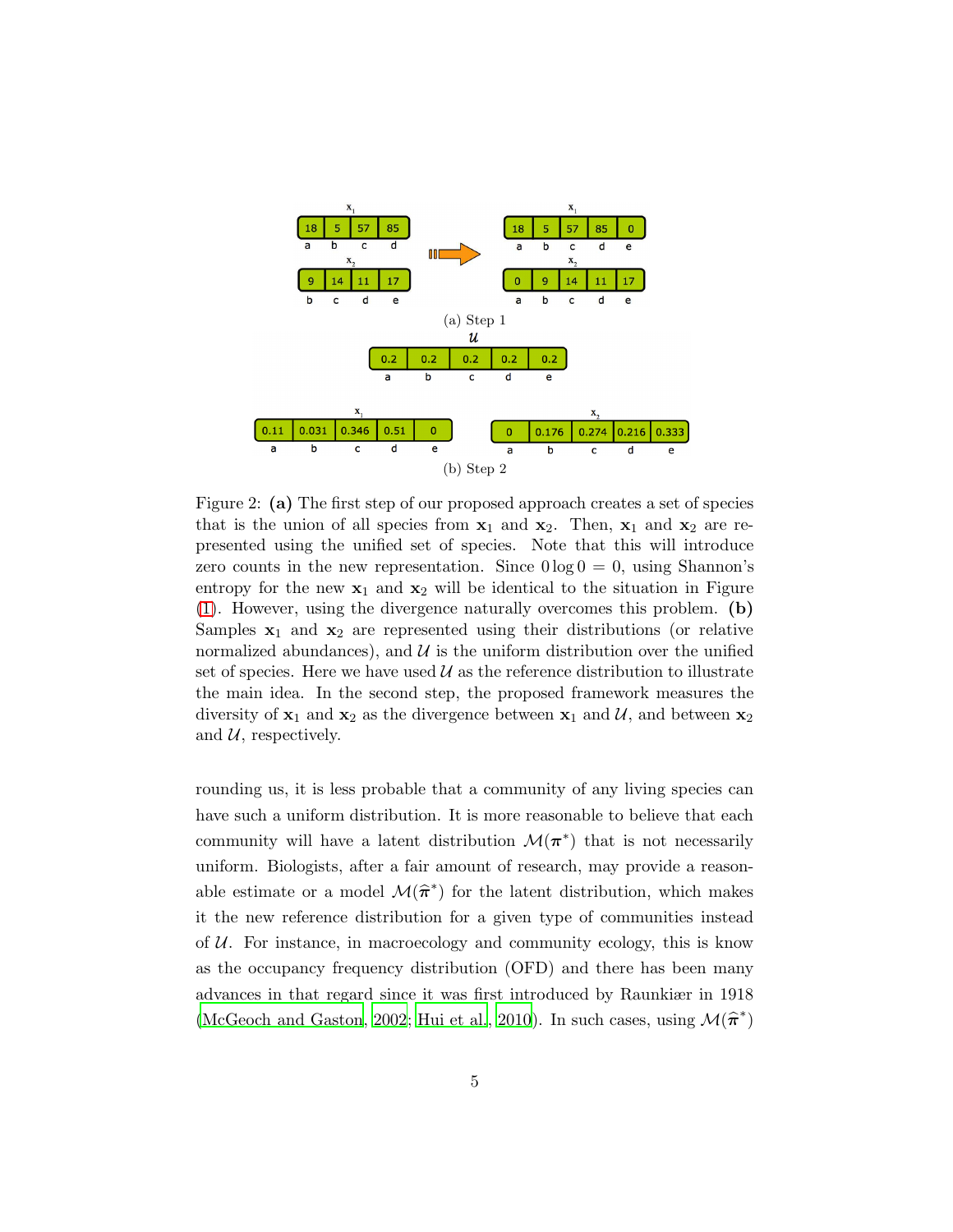as a reference distribution will be preferable over using U. Further, if  $\mathcal{M}(\hat{\pi}_1)$ and  $\mathcal{M}(\hat{\pi}_2)$  are empirically estimated from two other communities  $\mathcal{C}_1$  and  $\mathcal{C}_2$ , respectively, an interesting question then is, how to measure the pairwise similarity/dissimilarity directly between  $\mathcal{M}(\hat{\pi}_1)$ ,  $\mathcal{M}(\hat{\pi}_2)$ , and  $\mathcal{M}(\hat{\pi}^*)$ without relying on their entropies?

To overcome the aforementioned problems, we propose a new methodology for assessing and comparing the diversity of multiple communities. Our approach, which is also grounded on information theoretic principles, has two steps. In the first step, depicted in Figure [\(2a\)](#page-4-0), we overcome the problem of communities with different species by first defining a new set of species that is the union of all species from all communities under consideration. Next, each community is re-represented using the new unified set of species, thereby creating a common ground for comparisons for all communities under study. Note that, for Figure [\(2b\)](#page-4-1), using the new representation will introduce species with zero counts in the sample. If entropy is used to assess the diversity of these communities, then zero count species will be neglected by  $H$  since  $0 \log 0$  is 0, which reduces to the problem depicted in Figure [\(1\)](#page-2-2). We overcome this problem, however, using the second step of our proposed framework.

In the second step, we generalize entropy–based diversity indices to divergence–based indices. That is, instead of measuring the entropy for each community given its new representation based on the unified set of species, we compute the divergence between the distribution of each community and the reference model  $\mathcal{M}(\hat{\pi}^*)$ . When  $\mathcal{M}(\hat{\pi}^*)$  is not known for the community under consideration, then one has no other option but to use the ultimate diverse distribution which is the uniform distribution  $\mathcal U$  defined over the unified set of species, as depicted in Figure [\(2b\)](#page-4-1). Unlike entropy– based measures, the divergence measures the dissimilarity (or difference) between any two probability distribution functions defined over the same set of outcomes. In other words, the divergence between two distribution functions is analogous to the distance between two points in an Euclidean space. As will be explained in  $\S$  [3,](#page-9-0) zero count species are not neglected by divergence measures, and they increase the dissimilarity between the two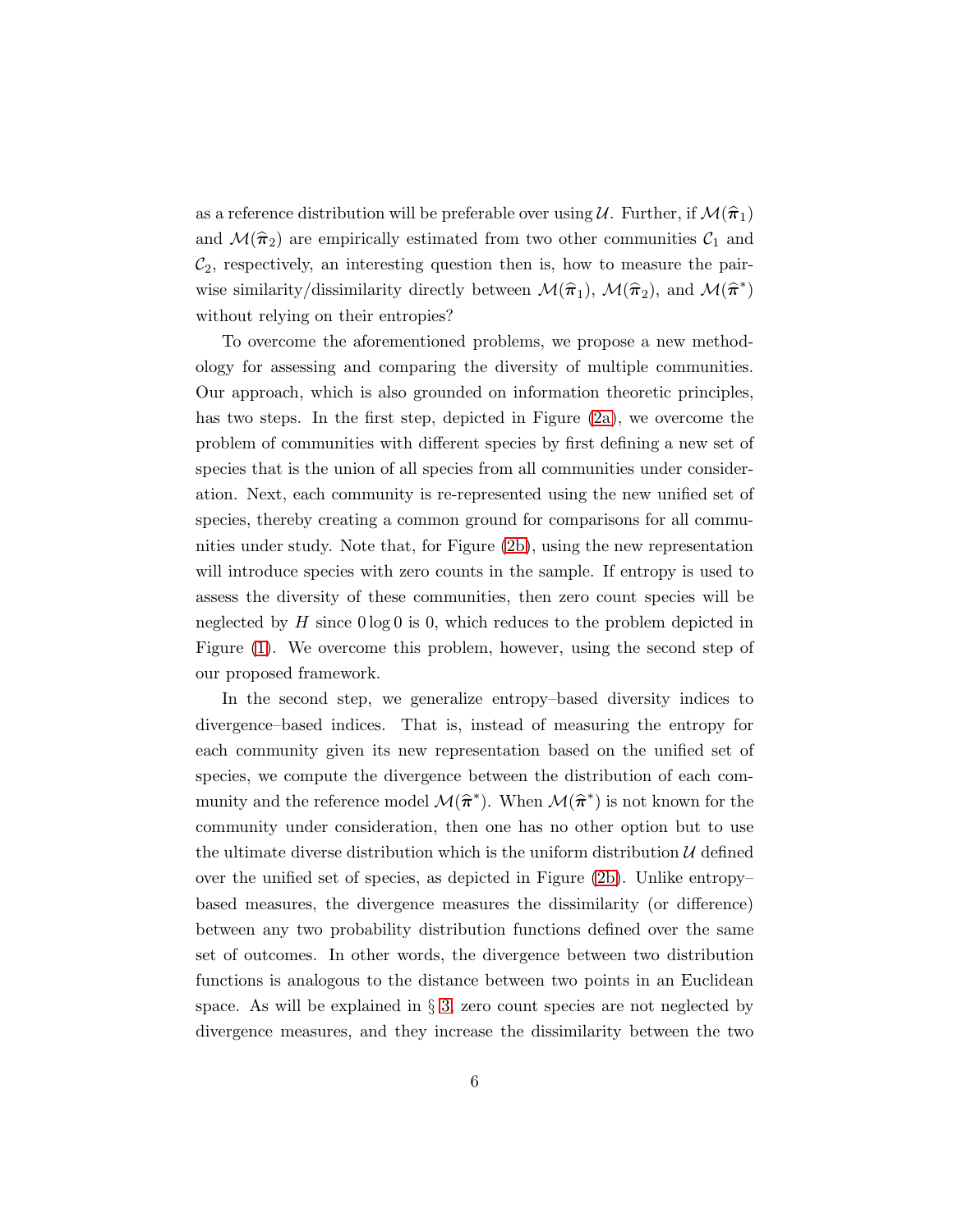distributions. Hence, by definition, the divergence overcomes the second and third problems of entropy–based measures mentioned above. Further, divergence measures do not impose any weights that alter the original sample distribution under consideration, and therefore they also overcome the first problem we discussed above of entropy–based measures.

Readers familiar with Whittaker's beta diversity [\(Whittaker](#page-19-1), [1960\)](#page-19-1) should note the difference between this type of diversity on one hand, and the methodology proposed here on the other hand. Beta diversity [\(Whittaker](#page-19-1), [1960](#page-19-1), p. 320) measures the extent of change in community composition, or degree of community differentiation, in relation to a complex-gradient of environment, or a pattern of environments. Note that this description covers two different aspects for a community:  $(i)$  the change in the composition of the community itself, and  $(ii)$  the degrees of differences in diversity between the community itself (as a subgroup), its surrounding communities (other subgroups), and the species diversity at the regional or landscape scale. See [\(Tuomisto](#page-19-2), [2010b\)](#page-19-2) for a clear overview of beta diversity. Our proposed methodology as described above, is not addressing the extent of compositional change in one community, nor is addressing the relation and structural differences between a community and its surrounding communities, or its surrounding region at large. To the best of our knowledge, we are unaware of any research in the literature that has addressed the above issues together with a proposed solution.

### 2 Overview of Diversity Indices

Since its introduction in 1943 [\(Fisher et al., 1943](#page-17-0); [MacArthur, 1955;](#page-18-3) [Margalef](#page-18-4), [1958](#page-18-4)), the concept of species diversity has been defined in various and disparate ways leading to a plethora of diversity measures with different and rather "conflicting" characteristics [\(Jost, 2006](#page-18-5)). This has led some researchers in the 70's, such as [Hurlbert \(1971](#page-18-6)), to conclude that species diversity is meaningless. More recently, this debate has evolved to the need for a consistent terminology for quantifying species diversity [\(Moreno and Rodriguez,](#page-18-7) [2010](#page-18-7); [Tuomisto, 2010a\)](#page-19-3). The first effort to disambiguate the term is due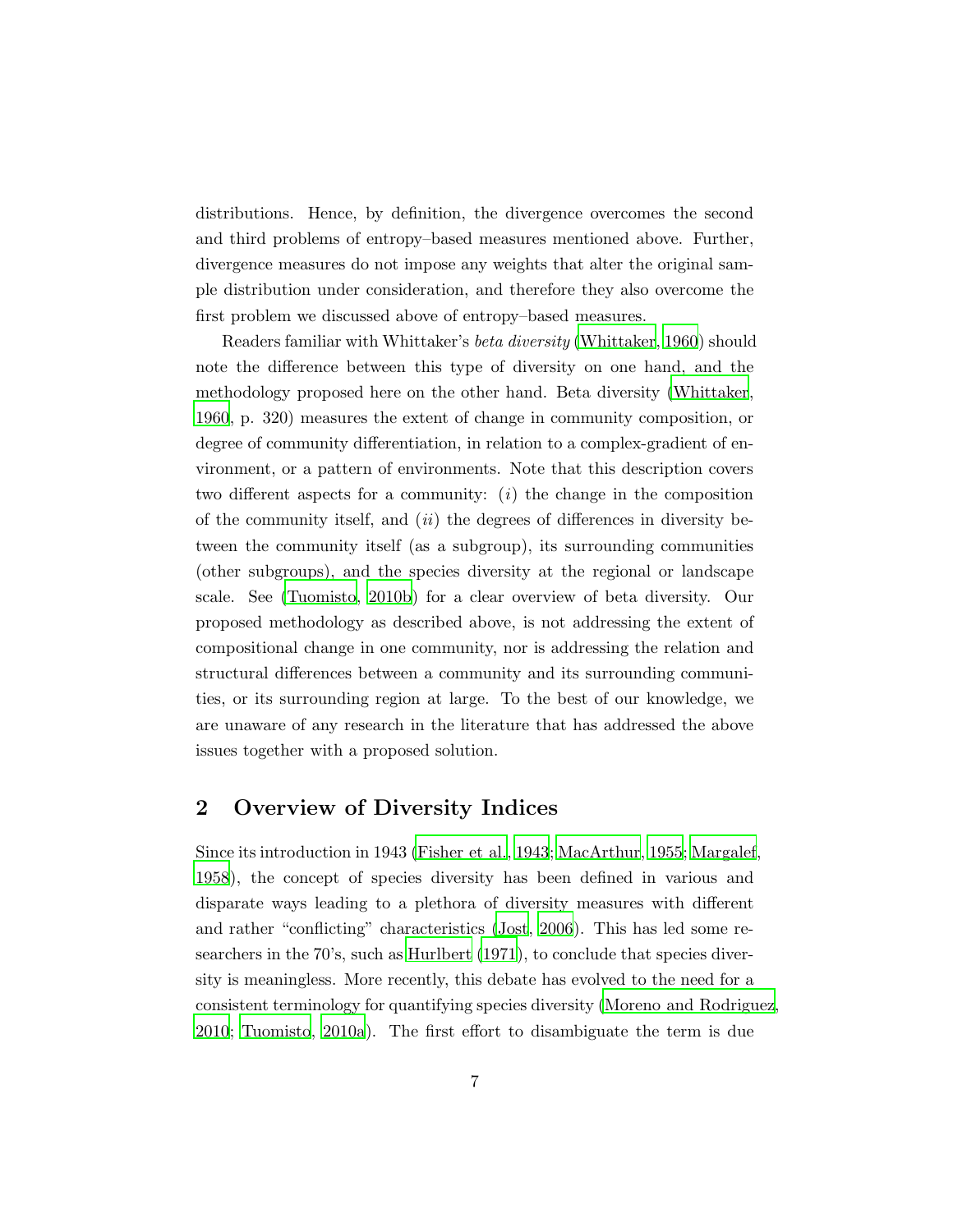to [Whittaker \(1972](#page-19-4)), followed by [Hill \(1973](#page-17-1)), and more recently by [Jost](#page-18-5) [\(2006\)](#page-18-5). Most researchers, including Hurlbert, have agreed that the definition of a community's diversity within itself ( $\alpha$ -diversity) should, at best, be restricted to the one introduced in § [1.](#page-1-0) [Jost \(2006](#page-18-5)) made a further distinction between a diversity index, such as  $H$ , and a diversity number. In his argument: "A diversity index is not necessarily a diversity. The radius of a sphere is an index of its volume but is not itself the volume, and using the radius in place of volume in engineering equations will give catastrophic misleading results". Based on his argument, the diversity of a community reduces to finding a community that is composed of equally common species. Using simple algebra, he devises an algorithm for recovering the diversity number given the value of a diversity index. For instance, the expression for the diversity number based on Shannon's index is  $\exp(-H)$ .

In the literature, there are two other well known indices, the Simpson's index [\(Simpson](#page-19-5), [1949\)](#page-19-5):  $Sp = \sum_{j=1}^{s} \hat{\pi}_j^2$ , and the Chao-1 index [\(Chao, 1984](#page-17-2)):  $Ch = s + \frac{a^2}{2b}$  $\frac{a^2}{2b}$ , where a is the number of singletons (species with a single  $occurrence$ , and  $b$  is the number of doubletons (species with a double occurrences) in  $\mathcal{C}$ . Simpson's index is sensitive to the abundance of the more plentiful species in a sample and therefore can be regarded as a measure of dominance concentration. Similar to  $H$ , Simpson's index is a weighted mean of the relative abundances, and both measures were shown to be special cases from Rényi's entropy. [Hill \(1973](#page-17-1)) and [Jost \(2006](#page-18-5)), however, advised to use the reciprocal of Simpson's index,  $1/Sp$ , or the generalized entropy,  $\ln(Sp)$ , as diversity numbers, while [Whittaker \(1972](#page-19-4)) and [\(Pielou, 1967](#page-18-8)) favoured the Gini–Simpson index:  $1 - Sp$ .

Shannon's and Simpson's indices perform as expected when approximating the diversity of common species, however each may fall short as a single complete measure when examining numerous low abundant organisms that dominate the composition of a community [\(Li et al.](#page-18-0), [2012\)](#page-18-0). Both indices have been shown by Hill, through Renyi's definition of generalized entropy (Rényi, [1960](#page-19-6)), to have similar characteristics, but differing only in the contribution of low abundant species to the magnitude of the calculated statistic. Renyi's entropy unifies Shannon's and Simpson's diversity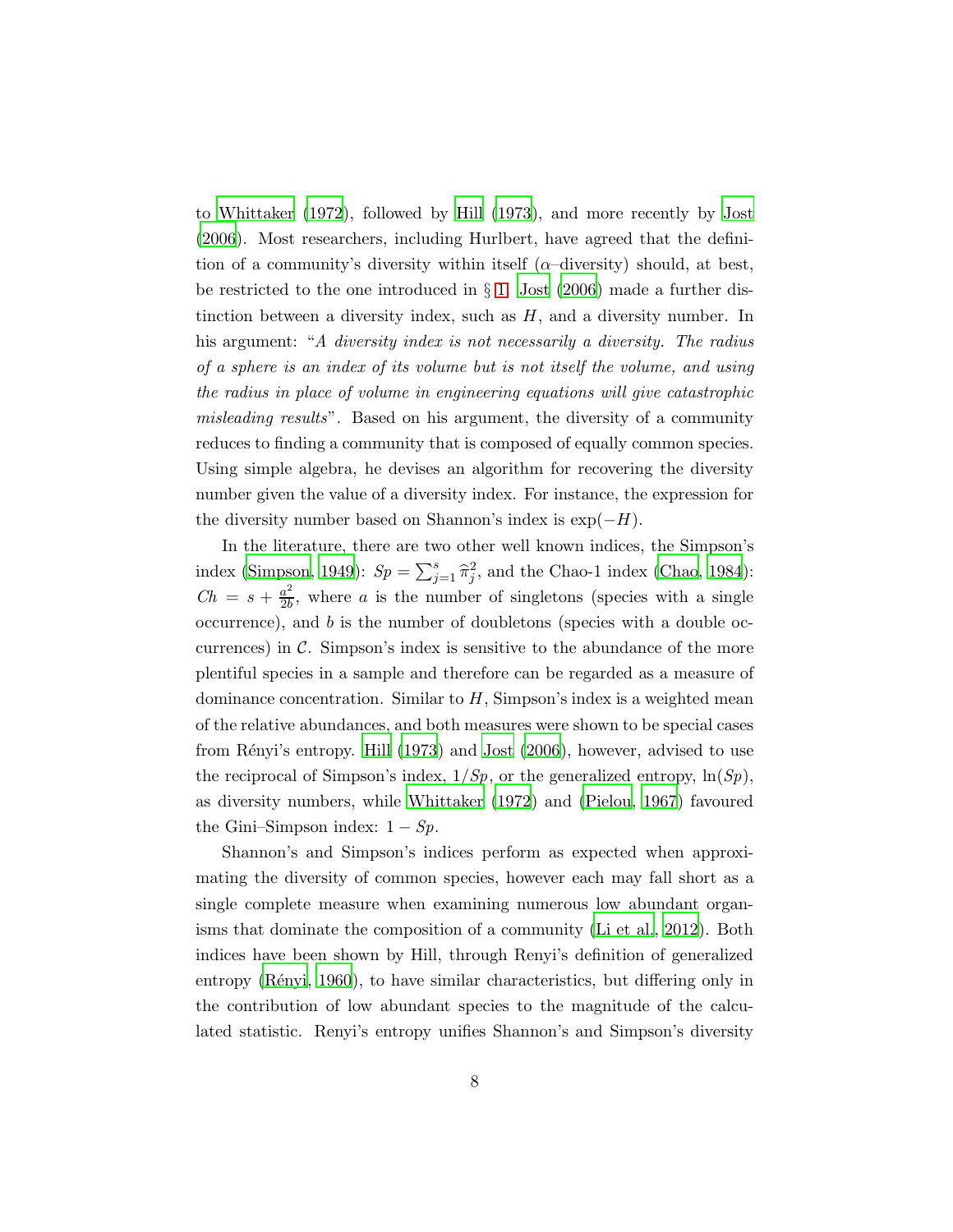indices as entropies with a parmeter  $q$ , the power to which the contribution of taxonomic abundances is raised:

<span id="page-8-0"></span>
$$
D_q = \left(\sum_{i=1}^s \pi_i^q\right)^{\frac{1}{1-q}}.\tag{2}
$$

Hence, q values of 2, 1, and 0, are associated with Simpson's index, Shannon's index, and the total number of species detected, respectively. While these are known as Hill numbers, surprisingly, Jost's interpretation and algorithm for recovering the diversity number from any entropy–based diversity index yields exactly the expression in Equation [\(2\)](#page-8-0).

Chao-1 index, in fact, is a richness estimator – i.e., an estimator for  $s$  – although various studies have used it as a diversity measure. Chao-1 relies on the existence of singletons and doubletons in the sample. If no singletons nor doubletons in the sample, Chao-1 equals the number of observed species in the sample. Note that Chao-1 does not strictly follow our chosen definition of diversity introduced in § [1](#page-1-0) since it does not address the equitability of relative abundances in the sample.

Despite the differences between all the above indices, it is worth noting that various researchers consider that the number of species, Simpson's index, and Shannon's index are in some sense, similar evaluations for the number of species present in the sample, and they only differ in their propensity to include or exclude the relatively rare species [\(Hill](#page-17-1), [1973\)](#page-17-1).

In a different research path, Chao and Shen [\(Chao and Shen](#page-17-3), [2003](#page-17-3)) con-sider three shortcomings of the MLE for H in Equation [\(1\)](#page-2-0): (*i*) Equation [\(1\)](#page-2-0) is derived under the assumptions that  $s$  is known,  $(ii)$  it is assumed that  $m > s$ , and *(iii)* the fact that the MLE  $\hat{\pi}_j$  is negatively biased; i.e.,  $\hat{H}$  is an underestimate for  $H$ . In practice, the true value of  $s$  is unknown, and rare species may not be discovered in a sample due the existence of numerous low abundant species. Further, due to negative bias of  $\hat{\pi}_j$ ,  $\hat{H}$  yields an estimation error that will differ between samples, depending on the diversity and evenness in each, and will be large for small samples [\(Hill et al.](#page-17-4), [2003](#page-17-4)). Hence the authors proposed a nonparametric estimator for  $H$  for the particular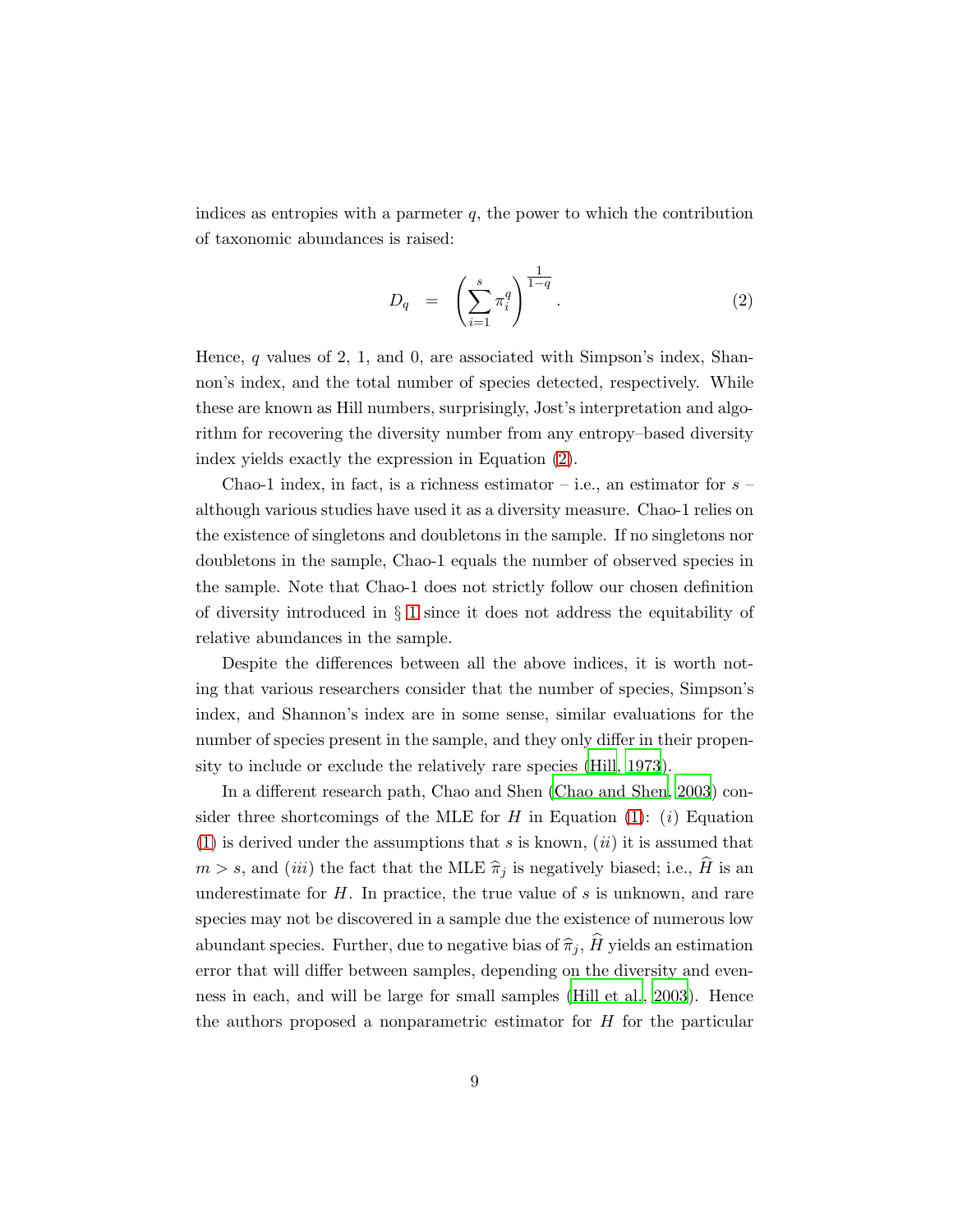case when s is unknown, while taking into account the possibility of having unseen species. Note that the motivations for the Chao and Chen estimator are different from our motivations discussed in § [1.](#page-1-0) Further, their estimator relies on the concept of sample coverage to adjust the sample fraction for unseen species which relies on the presence of singletons and doubletons as in the Chao-1 index. Such assumptions on singletons and doubletons might not be applicable in some domains.

#### <span id="page-9-0"></span>3 Divergence–based Diversity Measures

In this section we introduce our two-step framework for measuring the diversity using divergence measures. We begin our discussion with the necessary notations. Let  $\{\mathcal{C}_i\}_{i=1}^n$  be the set of communities under study, and  $\mathbf{x}_i = [x_i^1, \dots, x_i^j]$  $[x_i^j, \ldots, x_i^{s_i}]^{\top}$  be the sample withdrawn from  $\mathcal{C}_i$ , where  $s_i$  is the number of observed species (or OTUs) in  $\mathcal{C}_i$ . Accordingly,  $\mathbf{x}_i \sim \mathcal{M}(m_i, \boldsymbol{\pi}_i)$ , where  $\sum_{j=1}^{s_i} x_i^j = m_i$  is the total number of individuals in the sample  $\mathbf{x}_i$ . Let  $\Omega_i = \{o_1, \ldots, o_j, \ldots, o_{s_i}\}\$ be the set of species' labels (or OTUs) found in  $C_i$ . To avoid any reliance on the order of species labels in  $\Omega_i$ , for any label o, we use the following notation to index the elements of sample  $\mathbf{x}_i$ :

<span id="page-9-1"></span>
$$
\mathbf{x}_{i}(o) = \begin{cases} x_{i}^{j} & \text{if } o = o_{j} \text{ and } o_{j} \in \Omega_{i}, \\ 0 & \text{otherwise.} \end{cases}
$$
 (3)

The first step of our proposed framework is to have a unified representation for all samples. To achieve this, let  $\Omega^*$  be the union set of species collected from all the samples under consideration:

$$
\Omega^* = \bigcup_{i=1}^n \Omega_i \equiv \{o_1, \dots, o_s\},\tag{4}
$$

where the cardinality of  $\Omega^*$  is s. The set  $\Omega^*$  includes all  $\{\Omega_i\}_{i=1}^n$ , and hence all samples  $\{\mathbf x_i\}_{i=1}^n$  need to be represented in terms of its elements. This can be obtained using our notation for indexing the elements of  $x_i$  in Equation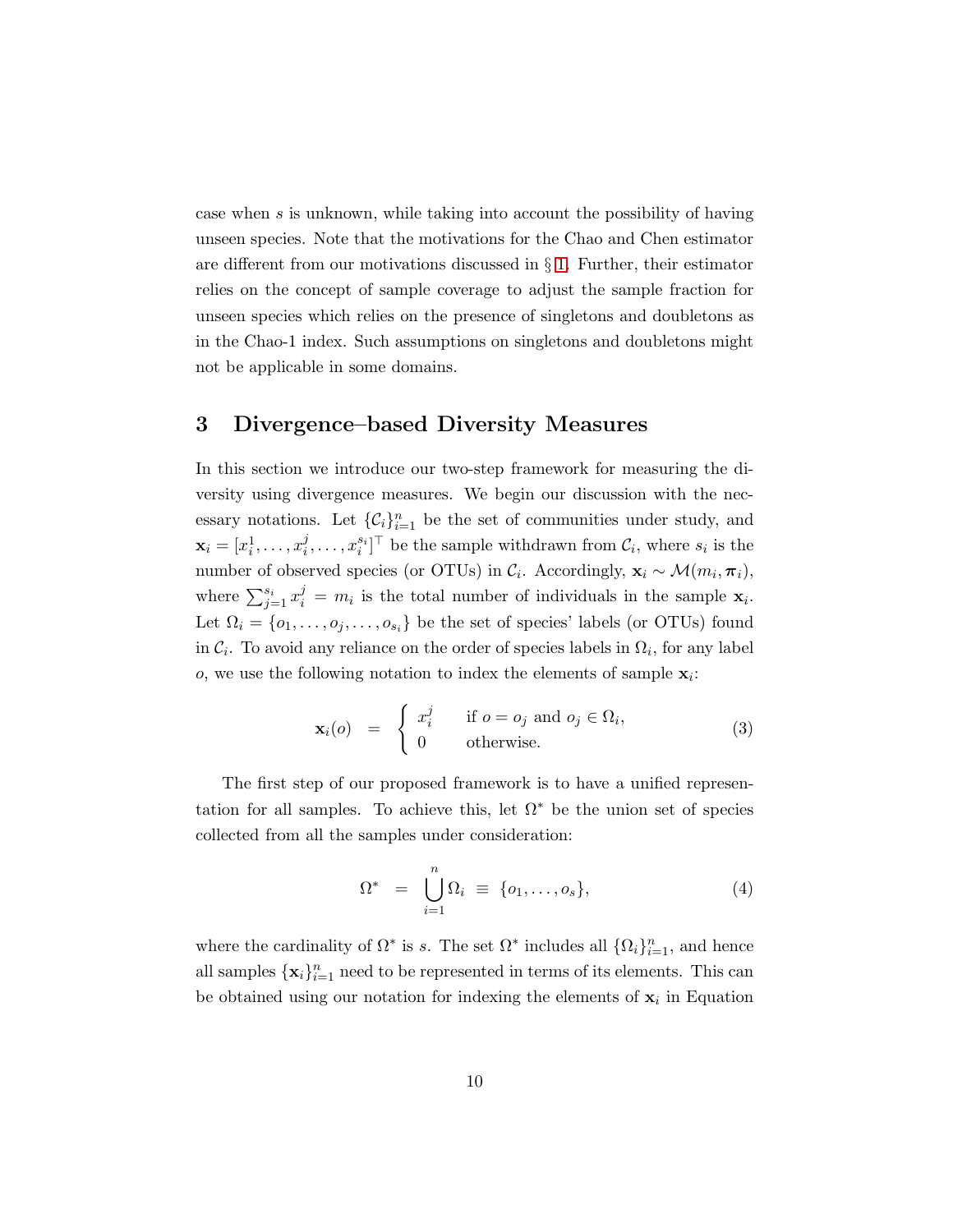[\(3\)](#page-9-1):

$$
\bar{\mathbf{x}}_i = [\mathbf{x}_i(o_1), \mathbf{x}_i(o_2), \dots, \mathbf{x}_i(o_s)]^\top, \ 1 \leq i \leq n,
$$
\n(5)

where  $\bar{\mathbf{x}}_i$  is the new sample representing  $\mathcal{C}_i$  using  $\Omega^*$ . Further, we define the empirical discrete distribution  $\mathcal{X}_i$  from  $\bar{\mathbf{x}}_i$  as:

$$
\mathcal{X}_i = \begin{bmatrix} \widehat{\pi}_i^1, \dots, \widehat{\pi}_i^s \end{bmatrix}^\top \equiv \begin{bmatrix} \frac{\mathbf{x}_i(o_1)}{m_i}, \dots, \frac{\mathbf{x}_i(o_s)}{m_i} \end{bmatrix}^\top, 1 \le i \le n. \tag{6}
$$

The rational for using  $\Omega^*$  instead of  $\{\Omega_i\}_{i=1}^n$  is that it provides a common ground for comparing all samples from different communities. That is, it reduces the comparison between communities to the differences in the distribution of relatives abundances. The problem, however, is that the new representation  $\bar{\mathbf{x}}_i$ , and consequently the discrete distribution  $\mathcal{X}_i$ , is sparse; i.e., it contains a considerable number of zero elements since not all species in  $\Omega^*$  are present in all  $C_i$ 's. Recall that entropy–based diversity measures correlate with the number of (nonzero) species in the sample, and with the evenness (or equitability) of the relative abundances (or the individuals' distribution in a sample). When using entropy–based diversity measures on such representations, it is enough to have one zero element per sample (in any location) to render the entropy values meaningless and not comparable. This is exactly the scenario depicted in Figure [\(2a\)](#page-4-0), and since  $0 \log 0 = 0$ , it reduces to the problem in Figure [\(1\)](#page-2-2). Even if  $\mathcal{X}_i$  does not have any zero elements, entropy–based measures will alter the original distribution to create a balance between rare and abundant species. In addition, entropy–based measures are not flexible in terms of the reference distribution, nor they allow for pairwise comparisons between all samples. We overcome these problem, however, using the second step of our proposed framework.

#### 3.1 From Entropy to Divergence

To overcome the above problem, we rely on the basic definition of entropy (which coincides with our definition of diversity). That is, an entropy measure is a function defined on the space of distribution functions satisfying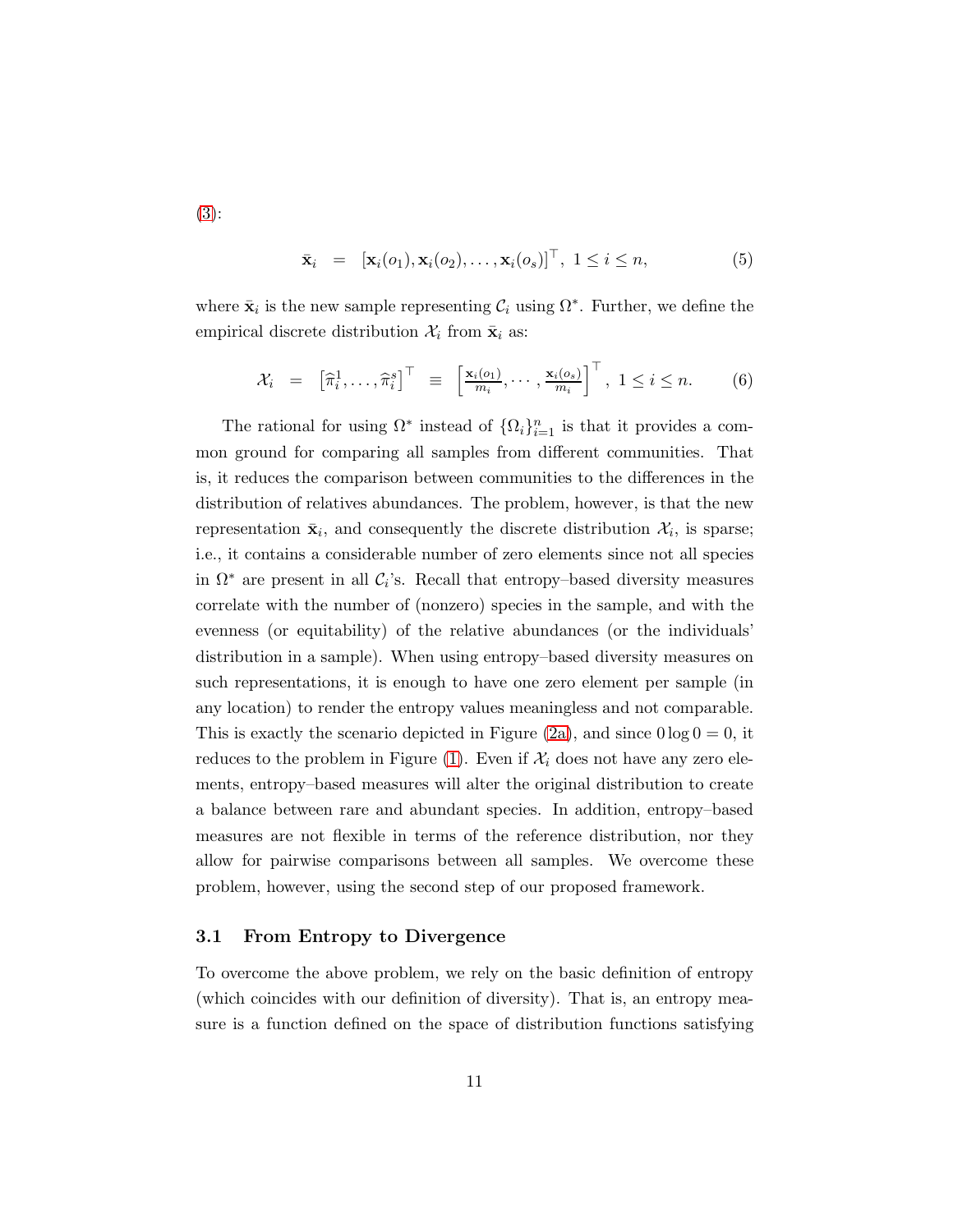some postulates:  $(i)$  non negativity,  $(ii)$  attains a maximum for the uniform distribution (i.e., maximum diversity), and  $(iii)$  has a minimum when the distribution is degenerate. Thus a measure of entropy is in fact, an index of similarity of a distribution function with the uniform distribution  $\mathcal{U}$ . Let us define the uniform discrete distribution over  $\Omega^*$ :

<span id="page-11-0"></span>
$$
\mathcal{U} = [u_1, u_2, \dots, u_s]^\top = [\frac{1}{s}, \frac{1}{s}, \dots, \frac{1}{s}]^\top. \tag{7}
$$

The second step of our proposed framework is to replace the entropy of a distribution with a surrogate function that measures the dissimilarity between the given distribution, say  $\mathcal{X}_i$ , and the reference distribution  $\mathcal{M}(\hat{\pi}^*)$ . When  $\mathcal{M}(\hat{\pi}^*)$  is not known, then one has no other option but to use the uniform distribution  $\mathcal U$  defined over  $\Omega^*$  as a reference distribution.

The natural function that measures the dissimilarity between any two probability distributions is the divergence, Ali–Silvey distance [\(Ali and Silvey,](#page-17-5) [1966](#page-17-5)), or f-divergence according to Csiszar (Csiszár, [1967](#page-17-6); [Kullback](#page-18-9), [1997](#page-18-9)). If  $\mathfrak D$  is the space of probability distributions, and  $\mathcal P, \mathcal Q \in \mathfrak D$  are two distributions defined over the same set of outcomes  $\mathfrak{E}$ , then the divergence quantifies how  $P$  diverges from  $Q$  over all the elements of  $E$ . For simplicity, the divergence between two probability distributions is analogous, for instance, to the Euclidean distance between two points in an Euclidean space. The smaller the divergence between two distributions, the more similar these two distributions are, and vice versa.

The divergence between  $P$  and  $Q$ , denoted by div( $P$ ,  $Q$ ), has to satisfy some conditions. One of the conditions relevant to our discussion is that div should be zero when  $P = Q$ , and as large as possible when P and Q are completely different. The divergence by definition does not need to be symmetric, nor does it need to satisfy the triangle inequality, and hence it is different from distance metrics in that regard. However, in this research work, we will consider symmetric divergence measures, and some will satisfy the triangle inequality. That is, for  $P, Q, Z \in \mathfrak{D}$ , all defined over  $\mathfrak{E}$ , then  $\mathrm{div}(\mathcal{P}, \mathcal{Q}) = \mathrm{div}(\mathcal{Q}, \mathcal{P})$ , and  $\mathrm{div}(\mathcal{P}, \mathcal{Z}) \leq \mathrm{div}(\mathcal{P}, \mathcal{Q}) + \mathrm{div}(\mathcal{Q}, \mathcal{Z})$ .

Since we are interested in discrete probability distributions, let  $\mathcal{P} =$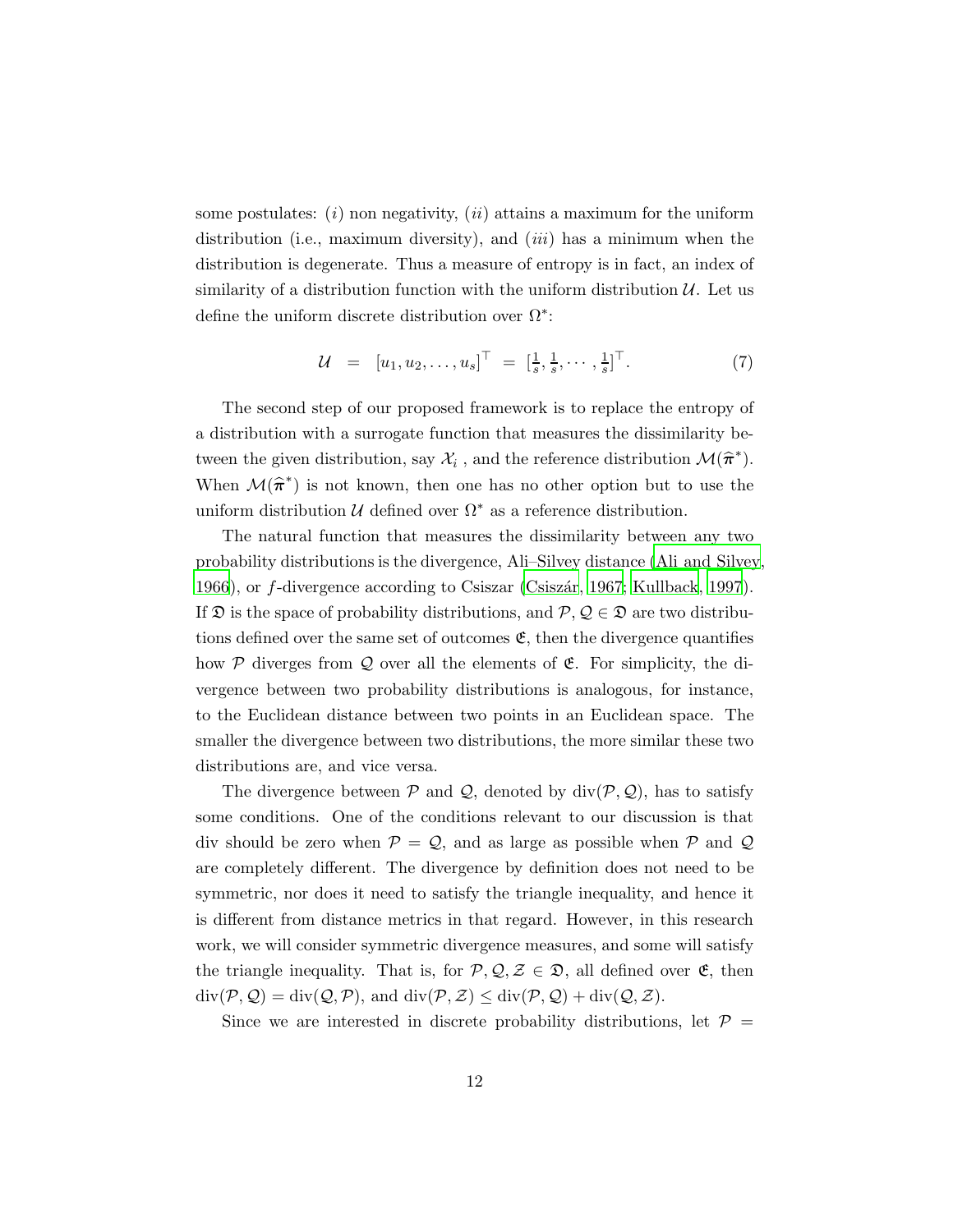$[p_1, \ldots, p_s]^\top$ , and  $\mathcal{Q} = [q_1, \ldots, q_s]^\top$ , where for  $1 \leq j \leq s$ ,  $p_j \geq 0$ ,  $q_j \geq 0$ ,  $\sum_{j=1}^{s} p_j = 1$ , and  $\sum_{j=1}^{s} q_j = 1$ . For the purpose of measuring the diversity of a distribution, we shall consider the following divergence measures:

1. The total variational distance (or the  $L_1$  distance) [\(Ali and Silvey](#page-17-5), [1966;](#page-17-5) Csiszár, 1967):

<span id="page-12-0"></span>
$$
D_V(\mathcal{P}, \mathcal{Q}) = \frac{1}{2} \sum_{j=1}^{s} |p_j - q_j|.
$$
 (8)

2. The Hellinger distance [\(Rao](#page-18-10), [1995](#page-18-10)):

$$
D_H(\mathcal{P}, \mathcal{Q}) = \frac{1}{\sqrt{2}} \sum_{j=1}^s \left( \sqrt{p_j} - \sqrt{q_j} \right)^2.
$$
 (9)

3. The symmetric Kullback-Leibler (KL) divergence [\(Kullback, 1997](#page-18-9)):

<span id="page-12-2"></span>
$$
D_{SKL}(\mathcal{P}, \mathcal{Q}) = \sum_{j=1}^{s} (p_j - q_j) \log_2 \frac{p_j}{q_j}.
$$
 (10)

4. The Bhattacharyya distance [\(Bhattacharyya](#page-17-7), [1943](#page-17-7)):

$$
D_B(\mathcal{P}, \mathcal{Q}) = -\log\left(\sum_{j=1}^s \sqrt{p_j q_j}\right). \tag{11}
$$

5. The square root of Jensen-Shannon divergence [\(Lin](#page-18-11), [1991\)](#page-18-11):

<span id="page-12-1"></span>
$$
D_{\text{JS}}(\mathcal{P}, \mathcal{Q}) = \sqrt{\frac{1}{2} \text{div}_{\text{KL}}(\mathcal{P}, \mathcal{Z}) + \frac{1}{2} \text{div}_{\text{KL}}(\mathcal{Q}, \mathcal{Z})}, \qquad (12)
$$
  
\n
$$
\text{div}_{\text{KL}}(\mathcal{P}, \mathcal{Z}) = \sum_{j=1}^{s} p_j \log \frac{p_j}{z_j},
$$
  
\n
$$
\text{div}_{\text{KL}}(\mathcal{Q}, \mathcal{Z}) = \sum_{j=1}^{s} q_j \log \frac{q_j}{z_j},
$$

where  $\mathcal{Z}=\frac{1}{2}$  $\frac{1}{2}(\mathcal{P} + \mathcal{Q}) = \frac{1}{2}[p_1 + q_1, \dots, p_s + q_s]^\top$  is the middle distribution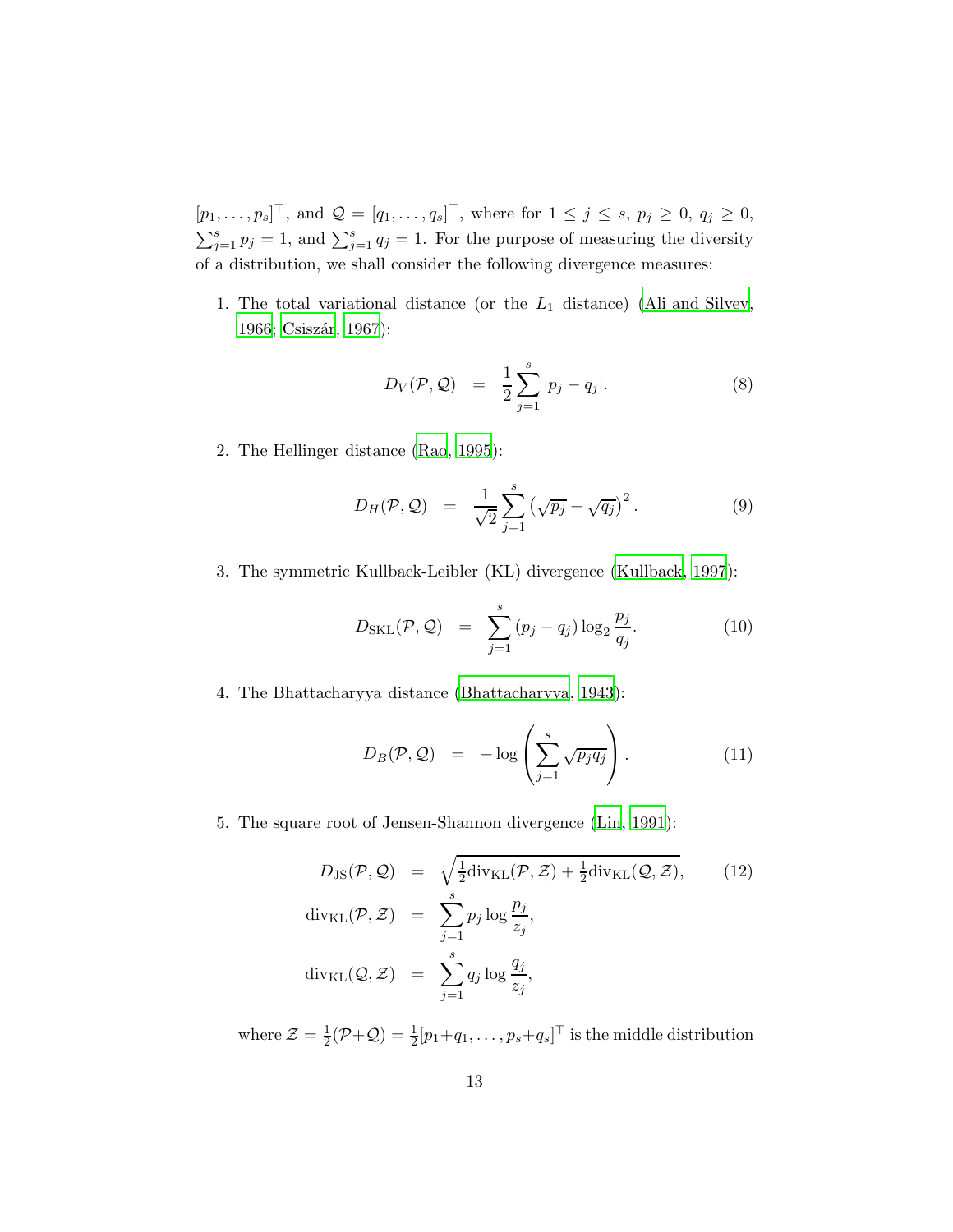for  $P$  and  $Q$ , and div<sub>KL</sub> is the directed KL divergence [\(Kullback](#page-18-9), [1997](#page-18-9)) between two distributions. All measures in Equations  $(8) - (12)$  $(8) - (12)$  have the following properties: (i) div( $P, Q$ )  $\geq 0$ , (ii) div( $P, P$ ) = 0, (iii)  $div(\mathcal{P}, \mathcal{Q}) = 0$  iff  $\mathcal{P} = \mathcal{Q}$ , and (iv) symmetry. Only  $D_H$  and  $D_{JS}$ satisfy the triangle inequality. Note that both  $D_H$  and  $D_B$  are derived from the Bhattacharyya coefficient  $\Gamma(\mathcal{P}, \mathcal{Q}) = \sum_{j=1}^{s} \sqrt{(p_j q_j)}$ , where  $D_H = 1 - \Gamma(\mathcal{P}, \mathcal{Q}),$  and  $D_B = -\log \Gamma(\mathcal{P}, \mathcal{Q}).$ 

Given all the divergence measures in Equations  $(8) - (12)$  $(8) - (12)$ , the diversity of any discrete distribution from  $\{\mathcal{X}_i\}_{i=1}^n$  can be measured as follows:

- 1. Replace  $P$  in Equations [\(8\)](#page-12-0) – [\(12\)](#page-12-1) with  $\mathcal{X}_i$ .
- 2. Replace  $\mathcal Q$  in Equations  $(8) (12)$  $(8) (12)$  with the reference distribution, whether it be  $\mathcal{M}(\hat{\pi}^*)$ , or U from Equation [\(7\)](#page-11-0) if  $\mathcal{M}(\hat{\pi}^*)$  is not available.

Since these particular divergences are analogous to distance measures, the smaller the divergence, the more diverse is the discrete distribution  $\mathcal{X}_i$  with respect to the reference distribution of choice.

#### 3.2 Properties of Divergence–based Diversity Measures

Consider now how the proposed approach for measuring diversity differs from entropy measures with regards to the three problems introduced in § [1](#page-1-0) for comparing the diversity of multiple communities.

First, using the set  $\Omega^*$ , we have a fixed unified set of species (or OTUs) for comparing all the samples. This eliminates one source of variation among all the samples, and renders the difference between samples to be based only on the difference between their distributions.

Second, it can be noticed from all the divergence measures in Equations  $(8) - (12)$  $(8) - (12)$  $(8) - (12)$  that, zero elements in any distribution  $\mathcal{X}_i$  penalizes the divergence between  $\mathcal{X}_i$  and the reference distribution (whether it be  $\mathcal{M}(\hat{\pi}^*)$  or  $\mathcal{U}$ ), and hence increases the divergence. This is unlike entropy measures which ignores these zero elements.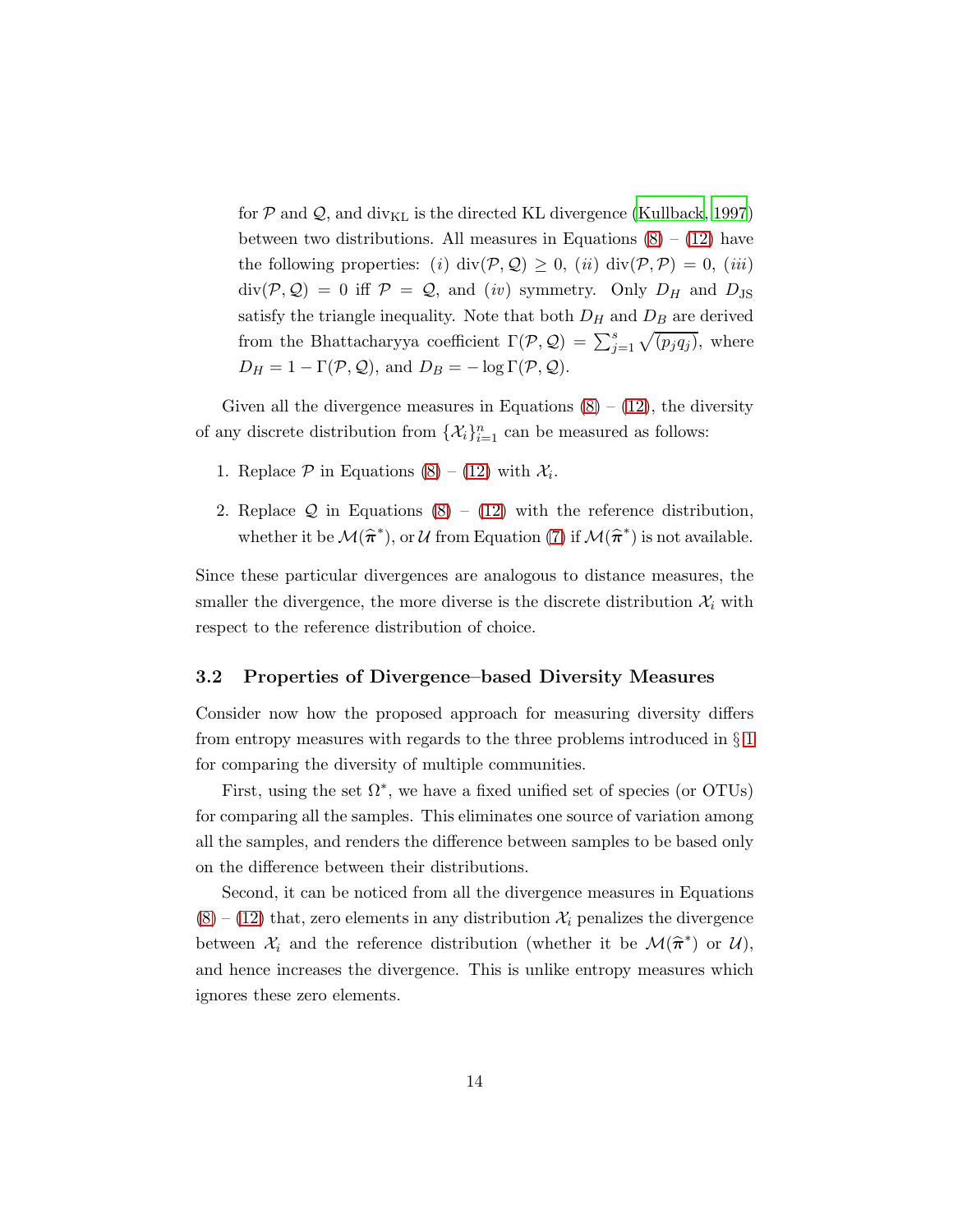Third, except for  $D_{SKL}$  and  $D_{JS}$ , all other divergence measures do not impose any weighting scheme on the distribution  $\mathcal{X}_i$ . For  $D_{SKL}$  in Equa-tion [\(10\)](#page-12-2), the imposed weights  $(p_j - q_j)$ , are the differences between the probabilities for each outcome, which is maximized when the distributions are in complete disagreement, and zero when the distributions match. This weighting scheme penalizes the difference (or disagreement) between the two distributions. For  $D_{\text{JS}}$  in Equation [\(12\)](#page-12-1), both distributions  $P$  and  $Q$ are compared against the middle distribution  $\mathcal{Z}$ . If  $\mathcal{P}$  completely disagrees with Z, the difference  $\log(p_i/z_i) = \log p_i - \log z_i$  is maximum, and it penalizes the final divergence  $D_{\text{JS}}$ . A similar interpretation follows for Q and Z. Here, it is important to note the difference between the weighting scheme for  $\hat{H}$  in Equation [\(1\)](#page-2-0) on one hand, and that for  $D_{SKL}$  and  $D_{JS}$  on the other. In  $\widehat{H}$ , the weights are set to create a balance between rare and common species, and hence they alter the original distribution of the sample. However, in  $D_{SKL}$  and  $D_{JS}$  the weights penalize the disagreement (or the difference) between  $\mathcal{X}_i$  and the reference distribution without altering any of them.

Divergence measures in general can be seen as distances between probability distributions. However, unlike distance metrics which have measurement units, in information theory, divergence measures do not have such units. Nevertheless, one cannot compare two different divergence values measured using two different divergence measures. At this point, one may ask whether there is a biological interpretation for the divergence measures presented here. Currently, from a statistical and information theoretic perspective, we cannot claim whether such an interpretation exist or not. If such an interpretation exists, it can be established by domain experts from each field through extensive analysis of these measures on their communities of interest.

Throughout the previous discussion we have always considered two reference distributions: (*i*) the latent species distribution  $\mathcal{M}(\pi^*)$ , and (*ii*) the discrete uniform distribution  $U$ . In principle, we believe that any community  $\mathcal C$  has its own latent species distribution  $\mathcal M(\pi^*)$ . If an estimate for this distribution is available, say  $\mathcal{M}(\hat{\pi}^*)$ , then one can use it as the reference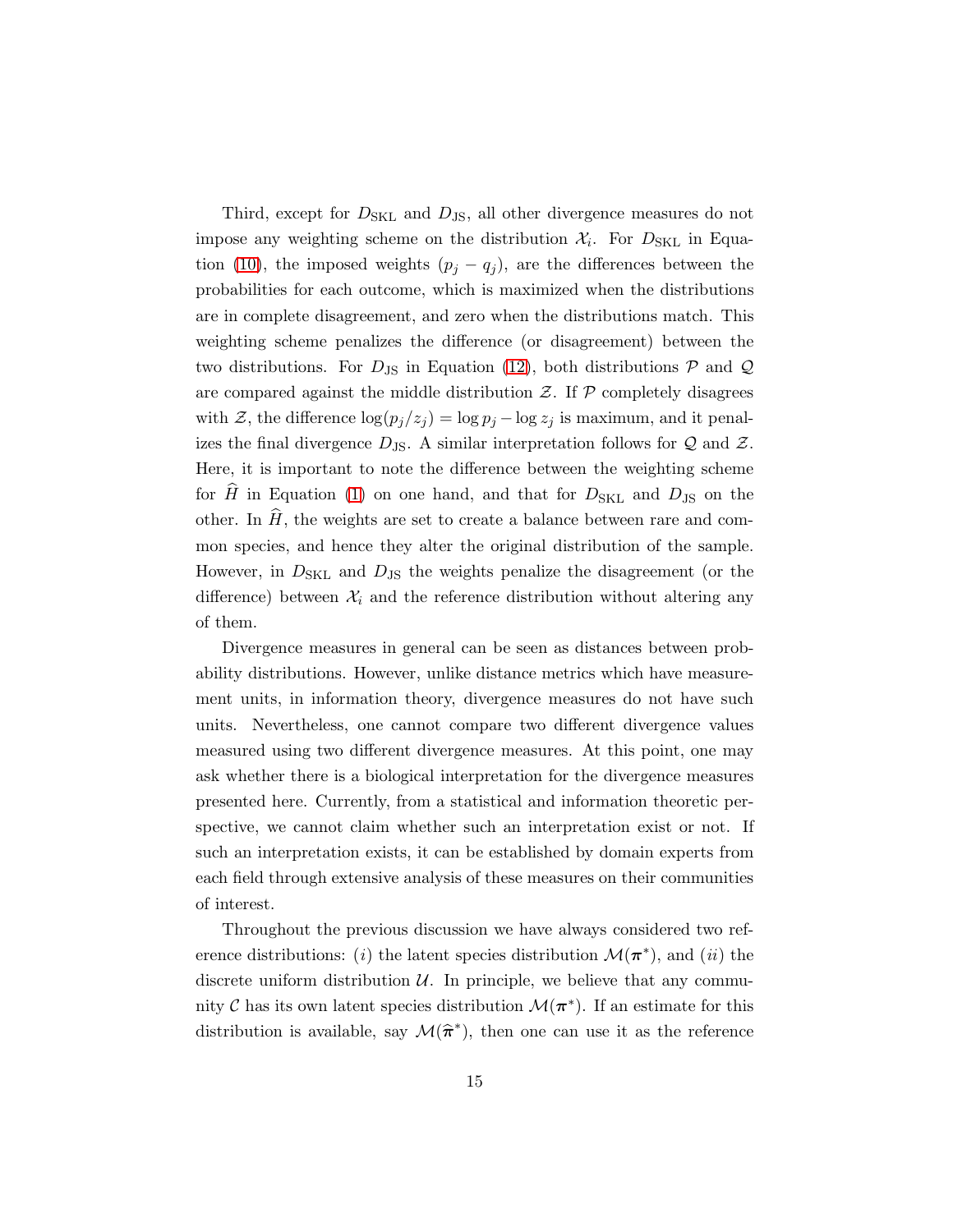distribution to measure the diversity of a community. Due to their definition, entropy–based measures do not enjoy such a flexibility. When  $\mathcal{M}(\boldsymbol{\pi}^*)$ is not known, and hence  $\mathcal{M}(\widehat{\pi}^*)$  is not available, one has no other option but to use  $U$  as the reference distribution. Still, divergence-based measures will be better to use for the three reasons mentioned above. Another advantage of divergence-based measures is that they allow direct pairwise comparisons between all communities, which is not possible to compute using entropy– based measures.

Invariance of ranking among groups. When comparing the diversity of two communities, the ranking of the two communities should not be changed when a third community is added to the comparison. This is known as the invariance of ranking among groups. This property holds as well for divergence-based diversity measures under the condition that all groups have the same reference distribution. If the reference distributions changes for one community, or for all communities, then the ranking among communities can change. Note that this is a natural consequence of changing the reference distribution for one or all communities, and hence it should not be considered a disadvantage of divergence-based diversity measures. Also note that it is not possible to compare the diversity of two or more communities with different reference distributions.

Monotonicity and principle of transfer. For a community  $\mathcal C$  with multinomial distribution  $\mathcal{M}(m,\pi)$ , [Patil and Taillie \(1982](#page-18-12)) define the diversity of C as the average rarity  $\delta(C) = \sum_{i=1}^{m} \pi_i R(\pi_i)$ , where  $R(\pi_i)$  is the rarity of species *i*. For instance, for Shannon's index  $R(\pi_i) = -\log(\pi_i)$ , while for Simpson's index  $R(\pi_i) = (1 - \pi_i)$ . The rarity coefficient R should satisfy two requirements: (i) R is a nonnegative monotonic function, and (ii) R satisfies the principle of transfer; i.e. diversity increases if a new species is introduced to the community, and/or by making the distribution more even.

Monotonicity is satisfied by the definition of divergence according to [Ali and Silvey \(1966](#page-17-5)), albeit in a different sense that suits the nature of probability distributions. Too see this, let div denote any of the previously mentioned divergence measures. Then, by definition of divergence [\(Ali and Silvey](#page-17-5), [1966\)](#page-17-5),  $\text{div}(\mathcal{P}, \mathcal{Q})$  is minimum when  $\mathcal{P} = \mathcal{Q}$ , and maxi-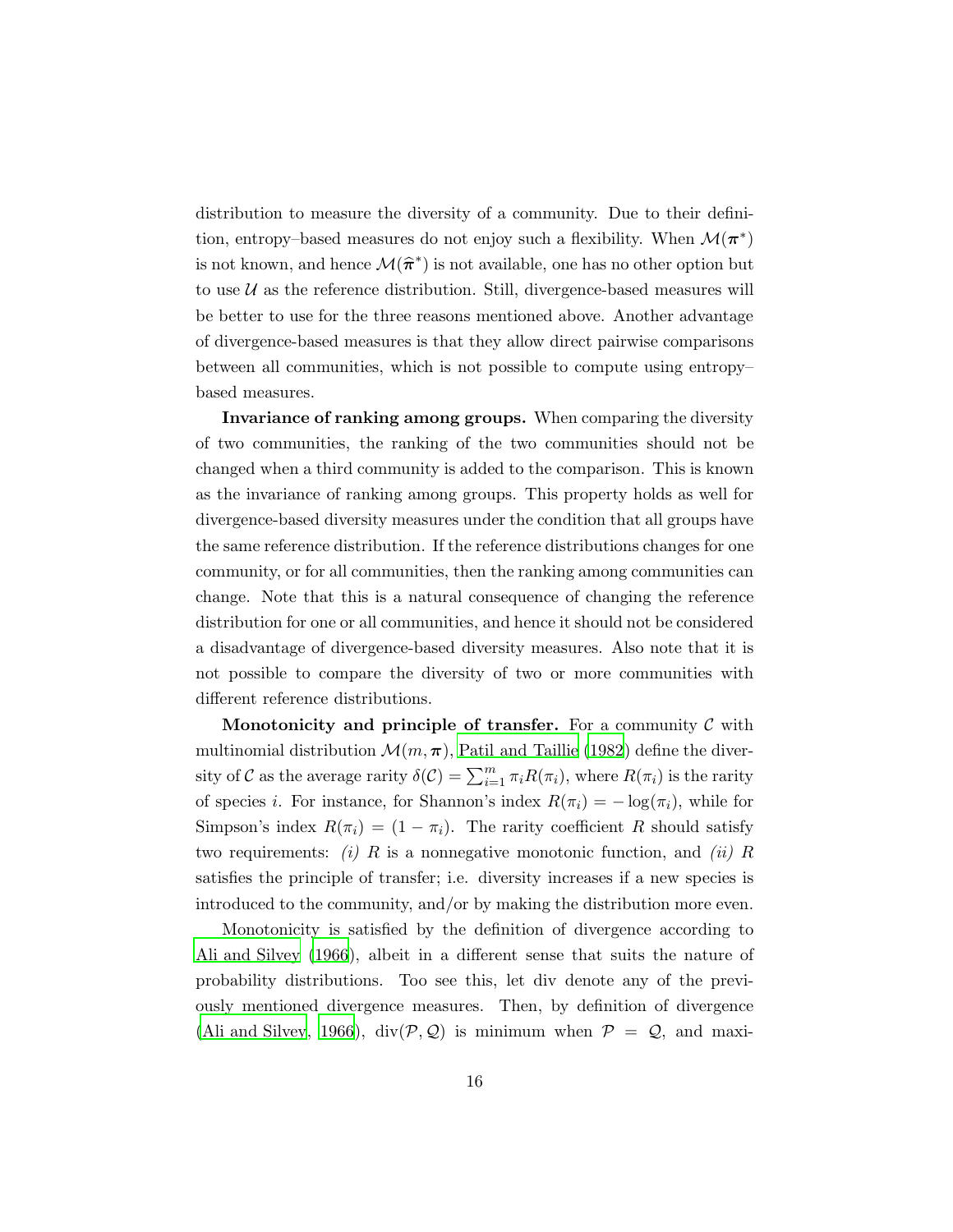mum when  $P$  and  $Q$  are orthogonal. Further, let  $\theta$  be a real parameter, and  $\{\mathcal{P}_{\theta} s.t. \theta \in (a, b)\}\$ be a family of mutually continuous distributions on the real line, such that  $\mathcal{P}_{\theta}$  has a monotone likelihood ratio<sup>[2](#page-16-0)</sup>. Then, if  $a < \theta_1 < \theta_2 < \theta_3 < b$ , we have that  $\text{div}(\mathcal{P}_{\theta_1}, \mathcal{P}_{\theta_2}) \leq \text{div}(\mathcal{P}_{\theta_1}, \mathcal{P}_{\theta_3})$ . This property says that as the distance between the parameters (defining the distributions) increases, the divergence will increase as well. This property immediately applies to our multinomial distributions parameterized with  $(m, \pi).$ 

The principle of transfer, as explained above, has two aspects. The first is that adding a new species to the community should increase the diversity. This property holds for all the proposed divergence since they are sums of individual coefficients, each representing one species. The second is that increasing evenness should increase the diversity. This property also holds for the proposed divergence measures when the reference distribution is the uniform distribution. Increasing the evenness of a distribution makes it more similar to the uniform distribution, and hence decreases the divergence; i.e. increases diversity.

## 4 Concluding Remarks

We propose a general methodology for measuring communities' diversity based on divergence measures. Our work perceives diversity indices as measures for quantifying the difference (or discrepancy) between two probability distributions. Entropy–based indices measure this difference in terms of similarity between a given distribution and the uniform distribution, while divergence–based indices measure the difference between any two given distributions in a similar fashion to distances between points. Our methodology retains all the properties of diversity indices, is flexible in terms of the reference distribution which all other communities will be compared with, yields meaningful and comparable diversity values for samples withdrawn from different communities, does not impose any weights on the species distribution,

<span id="page-16-0"></span><sup>&</sup>lt;sup>2</sup>Any two probability distributions  $\mathcal{P}(x)$  and  $\mathcal{Q}(x)$  have the monotone likelihood ratio property if for any  $x_1 > x_2$ , we have that  $\mathcal{P}(x_1)/\mathcal{Q}(x_1) \ge \mathcal{P}(x_2)/\mathcal{Q}(x_2)$ .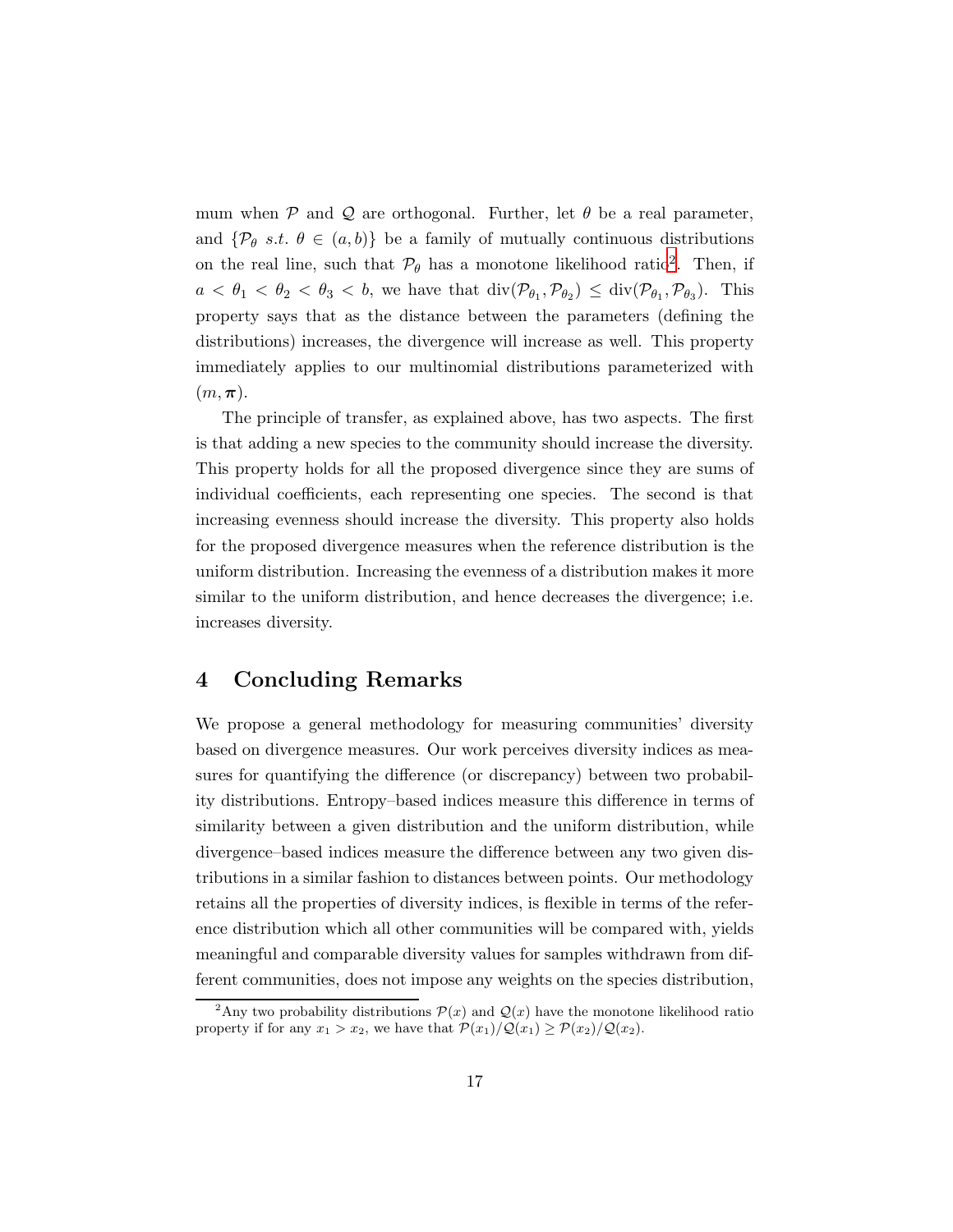and allows for pairwise comparisons between all distributions. Further, it is easy to implement and is applicable to any community of interest.

### References

- <span id="page-17-5"></span>Ali, S. and Silvey, S. (1966). A general class of coefficients of divergence of one distribution from another. J. of the Royal Statistical Society. Series B, 28(1):131–142.
- <span id="page-17-7"></span>Bhattacharyya, A. (1943). On a measure of divergence between two statistical populations defined by their probability distributions. Bull. Calcutta Math. Soc., 35:99–109.
- <span id="page-17-2"></span>Chao, A. (1984). Nonparametric estimation of the number of classes in a population. Scandinavian J. of Statistics, 11(4):265–270.
- <span id="page-17-3"></span>Chao, A. and Shen, T. (2003). Nonparametric estimation of Shannon index of diversity when there are unseen species in sample. Environmental and Ecological Statistics, 10(4):429–443.
- <span id="page-17-6"></span>Csiszár, I. (1967). Information–type measures of difference of probability distributions and indirect observations. Studia Scientiarium Mathematicarum Hungarica, 2:299–318.
- <span id="page-17-0"></span>Fisher, R., Corbet, A., and Williams, C. (1943). The relation between the number of species and the number of individuals in a random sample of an animal population. J. of Animal Ecology,  $12(1):42-58$ .
- <span id="page-17-1"></span>Hill, M. (1973). Diversity and evenness: A unifying notation and its consequences. Ecology, 54(2):427–432.
- <span id="page-17-4"></span>Hill, T., Walsh, K., Harris, J., and Moffett, B. (2003). Using ecological diversity measures with bacterial communities. FEMS Microbiology Ecology,  $43(1):1 - 11.$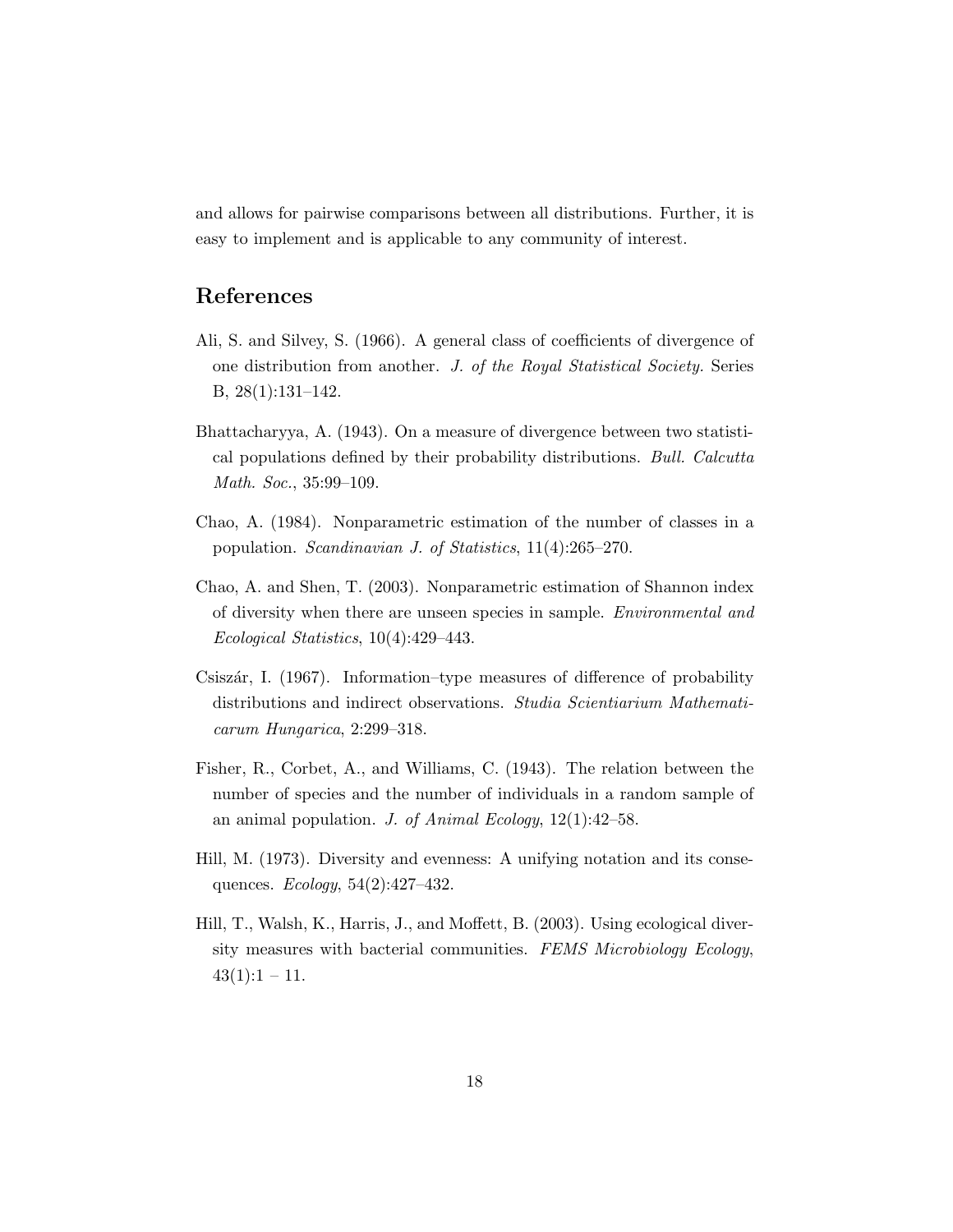- <span id="page-18-2"></span>Hui, C., Veldtman, R., and McGeoch, M. (2010). Measures, perceptions and scaling patterns of aggregated species distributions. Ecography, 33(1):95– 102.
- <span id="page-18-6"></span>Hurlbert, S. (1971). The nonconcept of species diversity: A critique and alternative parameters. Ecology, 52(4):577–586.
- <span id="page-18-5"></span>Jost, L.  $(2006)$ . Entropy and diversity. *Oikos*, 113 $(2)$ :363–375.
- <span id="page-18-9"></span>Kullback, S. (1997). Information Theory and Statistics – Dover Edition. Dover.
- <span id="page-18-0"></span>Li, K., Bihan, M., Yooseph, S., and Meth, B. (2012). Analyses of the microbial diversity across the human microbiome. *PLoS ONE*, 7(6).
- <span id="page-18-11"></span>Lin, J. (1991). Divergence measures based on the Shannon entropy. IEEE Trans. on Information Theory,  $37(1):145 - 151$ .
- <span id="page-18-3"></span>MacArthur, R. (1955). Fluctuations of animal populations, and a measure of community stability. Ecology, 36(3):533–536.
- <span id="page-18-4"></span>Margalef, D.  $(1958)$ . Information theory in ecology. *Gen. Sys.*, 3:36–71.
- <span id="page-18-1"></span>McGeoch, M. and Gaston, K. (2002). Occupancy frequency distributions: patterns, artefacts and mechanisms. Biological Reviews, 77:311–331.
- <span id="page-18-7"></span>Moreno, C. and Rodriguez, P. (2010). A consistent terminology for quantifying species diversity? Oecologia, 163(2):279–282.
- <span id="page-18-12"></span>Patil, G. and Taillie, C. (1982). Diversity as a concept and its measurement. J. of the American Statistical Assoc., 77(379):548–561.
- <span id="page-18-8"></span>Pielou, E. (1967). The use of information theory in the study of the diversity of biological populations. In Proc. of 5th Berkeley Symp. Math. Stat. Prob., volume 4, pages 163–177.
- <span id="page-18-10"></span>Rao, C. (1995). Use of Hellinger distance in graphical displays. In Multivariate Statistics and Matrices in Statistics, pages 143–161.